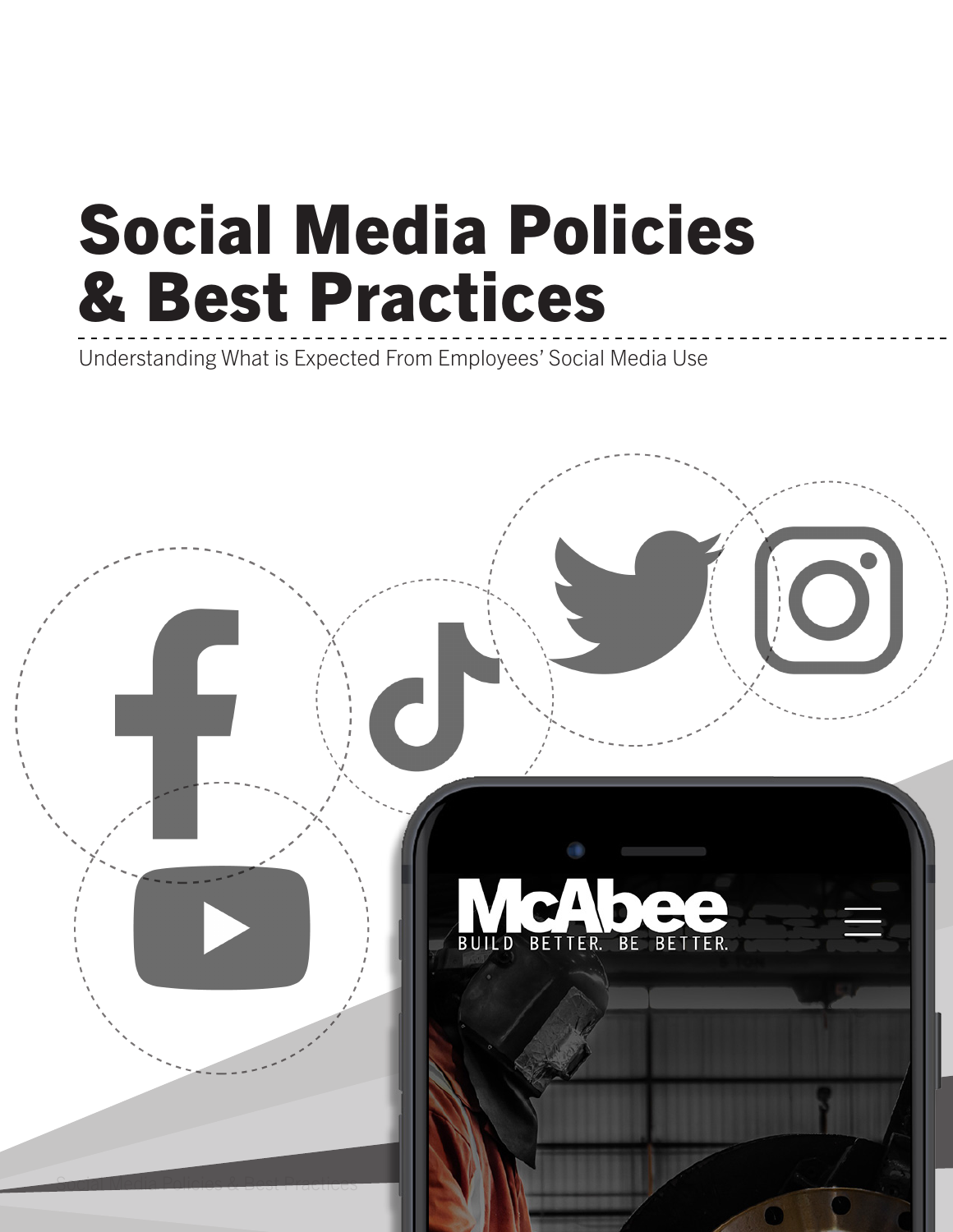#### Social Media Policies & Best Practices

Understanding What is Expected From Employees' Social Media Use

McAbee is a business founded on safety, quality and productivity. These three principles are the foundation on which our name, image, likeness and reputation are built. It is who we are, and it is up to us as employees to uphold that identity with integrity, enthusiasm and pride. These three principles are also how we engage in commerce, develop new business opportunities, foster genuine relationships with customers and the public and *engage on social media*.

With the help of Safety & Human Resources, General Counsel and Marketing & Communications, this social media policies & best practices toolkit is being presented to protect you from any physical or emotional harm, and to protect you and McAbee from any legal repercussions that may come from misusing social media platforms.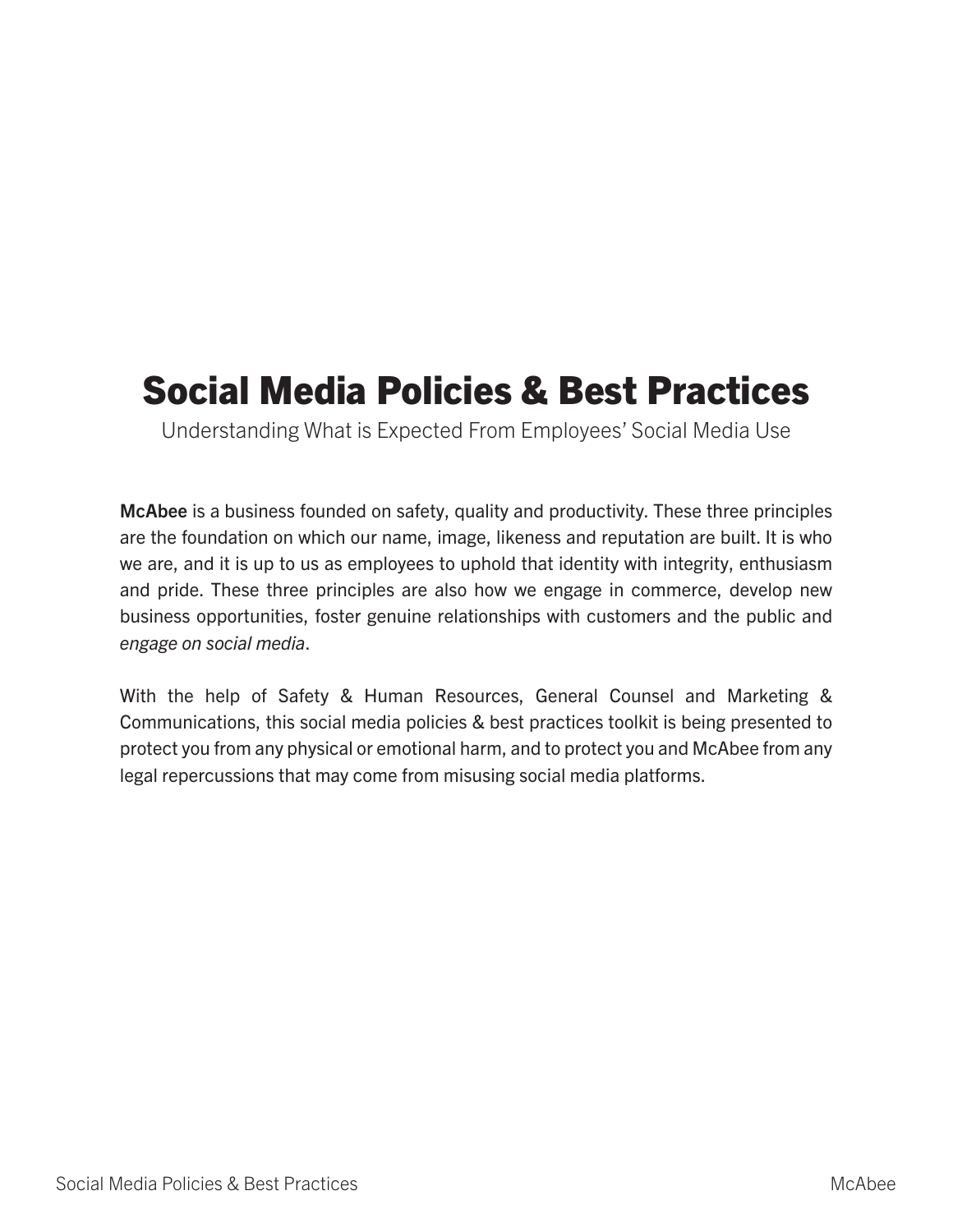#### **Contents**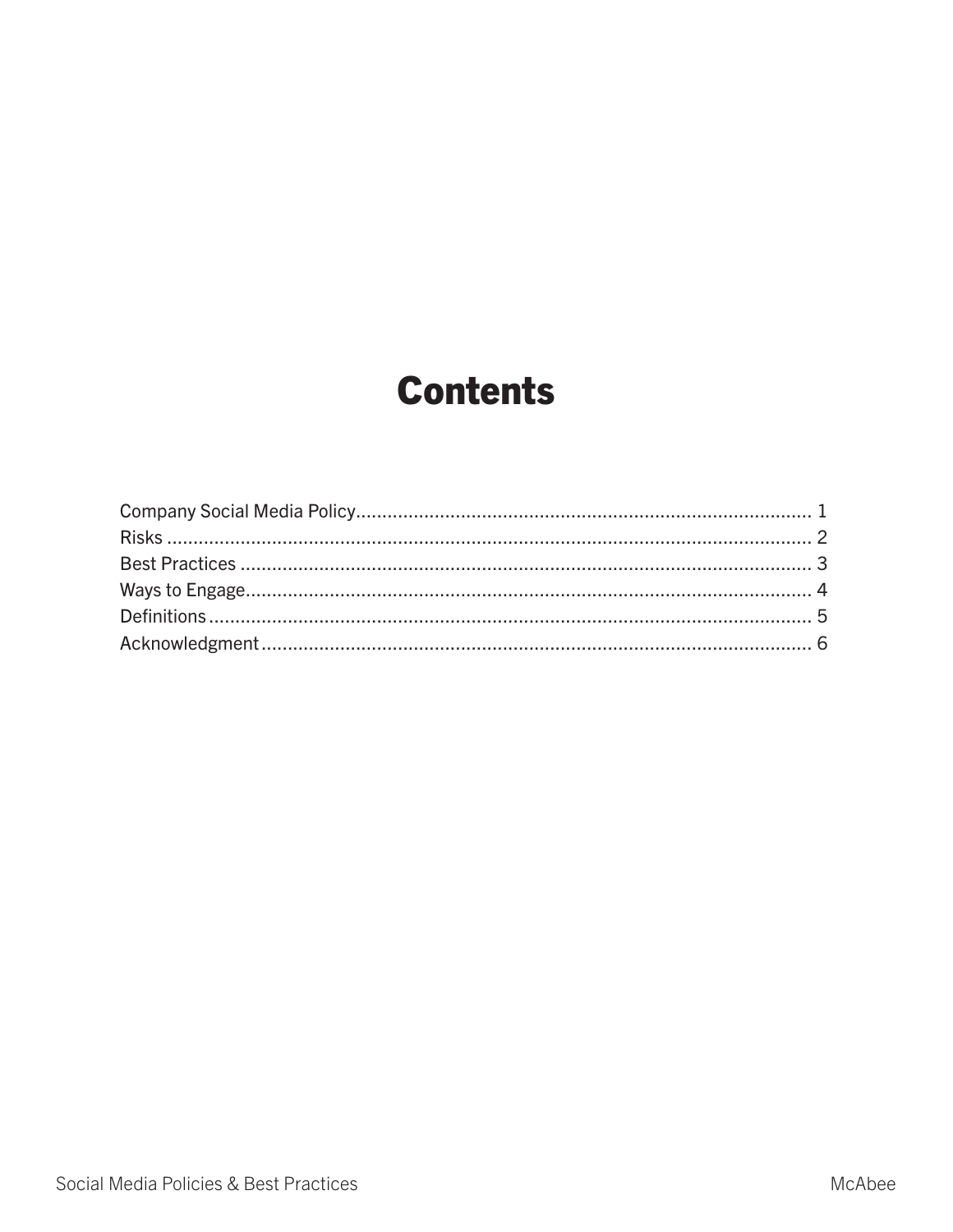# Social Media Policy

With social media being readily available and accessible, it is important that we understand how to appropriately use the platforms and how they can create potential risks as an employee. It is also important that you fully understand the social media policy in place at McAbee Construction, Inc., "McAbee," and the repercussions of not following this policy.

McAbee encourages and understands the value in connecting with a community through social networks. Social media provides an opportunity to connect with others with similar interests, communicate with friends and colleagues and discover and learn. Social media can also present risks or potentially harmful situations if not managed appropriately.

As an employee, you represent McAbee inside and outside of the workplace. This includes social media. Social media is an extension of your personal brand and your employer, in this case, McAbee. Any engagement practiced on social media can be associated with or interpreted as representing McAbee. Below is our policy for engaging in social media. You are expected to adhere to this policy at all times.

McAbee does not tolerate any of the following:

- Abusive, harassing, stalking, threatening or attacking others
- Defamatory, offensive, obscene, vulgar or depicting violence
- Hateful in language targeting race/ethnicity, age, color, creed, religion, gender, sexual preference or orientation, nationality or political beliefs
- Sexually explicit or pornographic material
- Fraudulent, deceptive, libelous, misleading or unlawful statements
- References to criminal or illegal activity
- Violations of any intellectual property rights
- Violations of client safety protocol while on site
- Violations of client confidentiality while on or off site

You must maintain the confidentiality of McAbee's, customers', and suppliers' trade secrets and private or confidential information. Trades secrets include information regarding the development of systems, processes, products, know-how and technology.

You are to refrain from using social media while on work time or on equipment McAbee or a customer provides. This also includes any social media (and/or talking, texting or emailing on a cell phone or Linc) while driving or operating equipment for McAbee. McAbee does not tolerate the use of social media or mobile devices while driving or operating equipment. Violation of this policy can result in disciplinary action up to and including termination.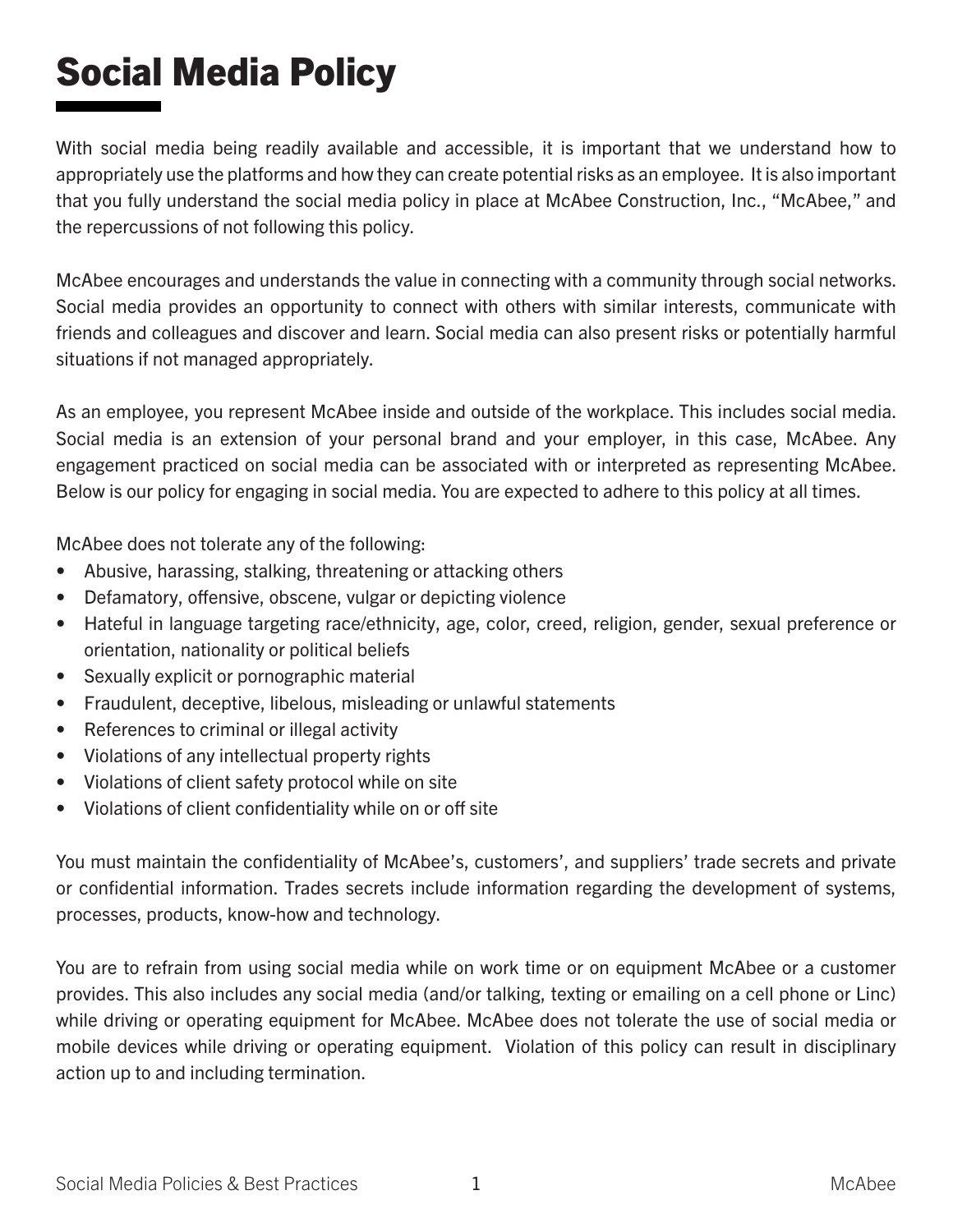# Risks

Every action and decision comes with risks. Social media can create risks that often involve damaging your, your family's and friends', and/or your employer's reputation. By accepting full-time employment, you become a representative, an ambassador, of McAbee. In doing so, you agree to devote your full professional time and interest first-of-all to McAbee. McAbee personnel are expected to participate in no outside activity if said activity interferes with or conflicts with the interests of McAbee, or if it in anyway has an adverse effect on the performance of your assigned responsibilities and duties. You are also expected to participate in no activity that can damage or harm the name, image, reputation, trade secrets, intellectual property, systems, processes, products, know-how or technology of a customer. Ultimately, the risk for posting to social media anything that indicates or implies you are on work time or that reveals customer information is potential grounds for termination of employment.

Other potential risks from misusing social media platforms include physical harm, emotional harm or legal repercussions.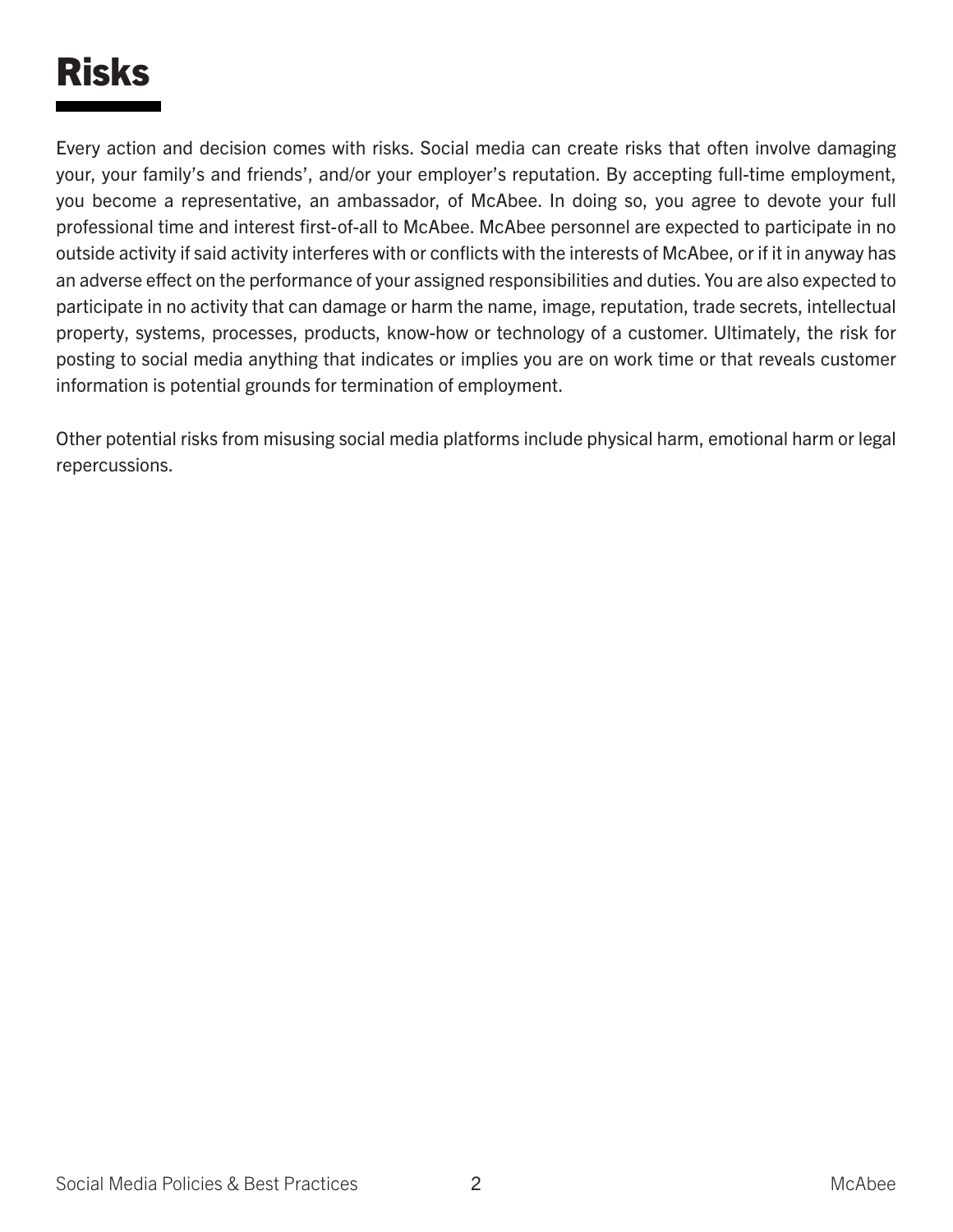#### Best Practices

Below are five key reminders, or best practices, for using social media. Always remember, when in doubt, don't post.

- 1. Be SMART If your post displays or features the McAbee brand, a customer's brand or a supplier's brand, do NOT post. Chances are someone will see the post, and information can easily be misconstrued.
- 2. Be KIND Always ask yourself if what you are posting can be interpreted as offensive material, harassment or bullying. If there is any doubt, don't post.
- 3. Be RESPONSIBLE Remember that you represent McAbee. Do not use social media in a way that can jeopardize your employment at McAbee or can potentially jeopardize the employment of a coworker.
- 4. Be SAFE Using mobile devices on work time can be unsafe, so it's best not to use social media in the first place. Remind yourself, you're working, don't be posting.
- 5. Be ACCOUNTABLE You can hold yourself and your coworkers accountable for implementing social media best practices without the fear or retaliation or harassment. If you see someone using social media while on work time, ask them to stop or contact a supervisor. After all, it could put you at a safety risk.

Use common sense. Always assume that your social media content will be seen. What you post can be misconstrued, misinformative or misleading, which can lead to repercussions. Content that is interpreted how you intended can still lead to repercussions up to and including termination of employment.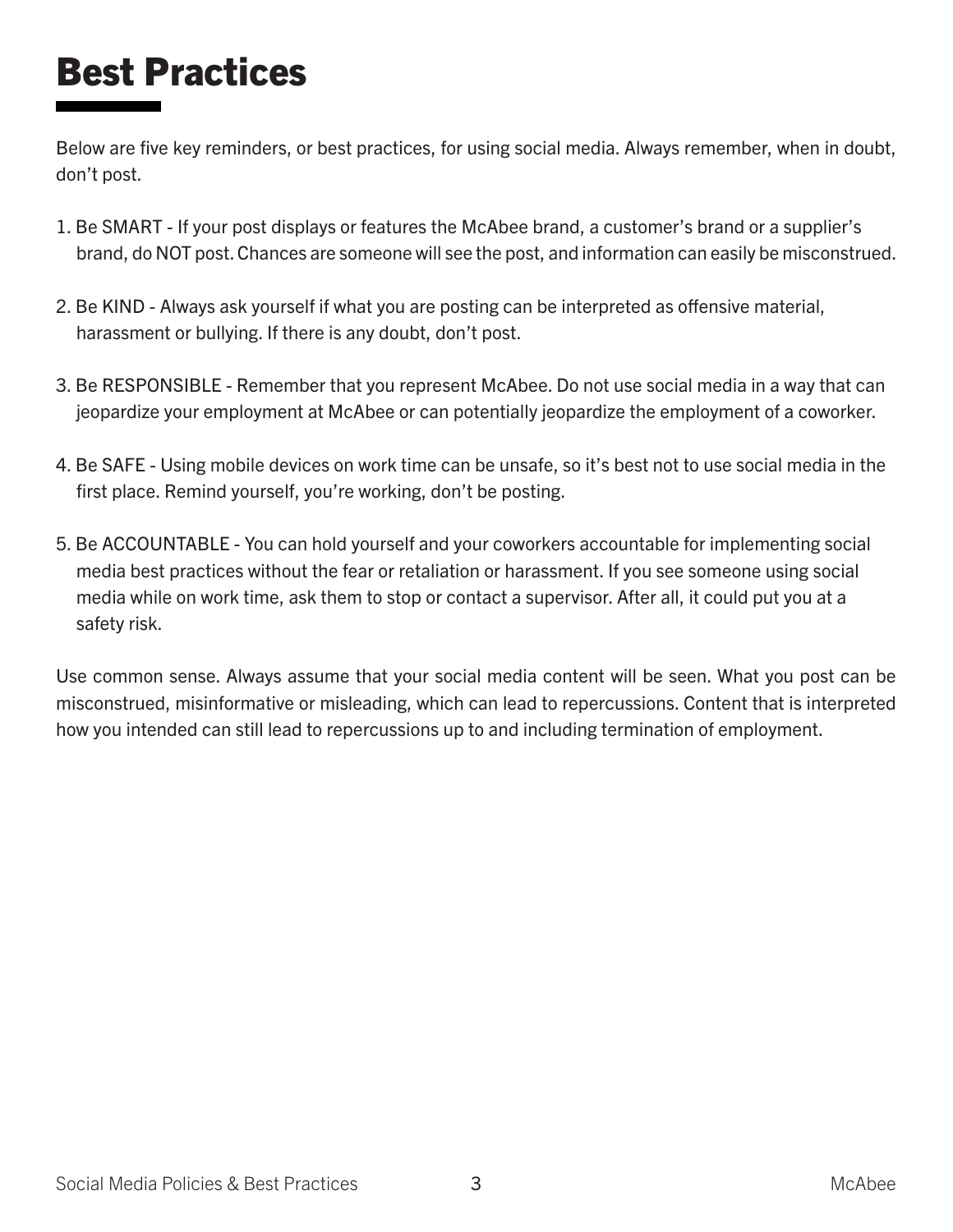# Ways to Engage

McAbee currently utilizes social media tools and resources to increase awareness of McAbee, highlight and showcase capabilities and work, and engage with employees, customers, and the community. It is recommended that you engage with the McAbee social media channels directly as the content featured is already approved and has been posted within the social media policy guidelines and expectations. Thus, you are limiting the risks when engaging directly with McAbee's social media channels.

Social media is a great tool for building community and sharing insight into your interests. In McAbee's case, social media can build a network and reach potential customers. McAbee recognizes the benefits of social media and encourages employees to engage when appropriate. That is to engage directly with what is featured by McAbee and not submit any original content that does not have prior approval. In other words, like, comment and share McAbee's social media content, but do not post your own photos from a job site or at the workplace without prior approval. In most cases, McAbee customers strictly prohibit the use of photos on job sites.

McAbee reserves the right to ban any user from following a McAbee social media channel if the user engages with McAbee content in any way that is considered harmful, harassment, bullying or discrimination of any kind. Always refer to the Social Media Policy and Best Practices before posting.

You can follow McAbee on Instagram (@McAbeeInc), Facebook (@McAbeeInc), LinkedIn and YouTube.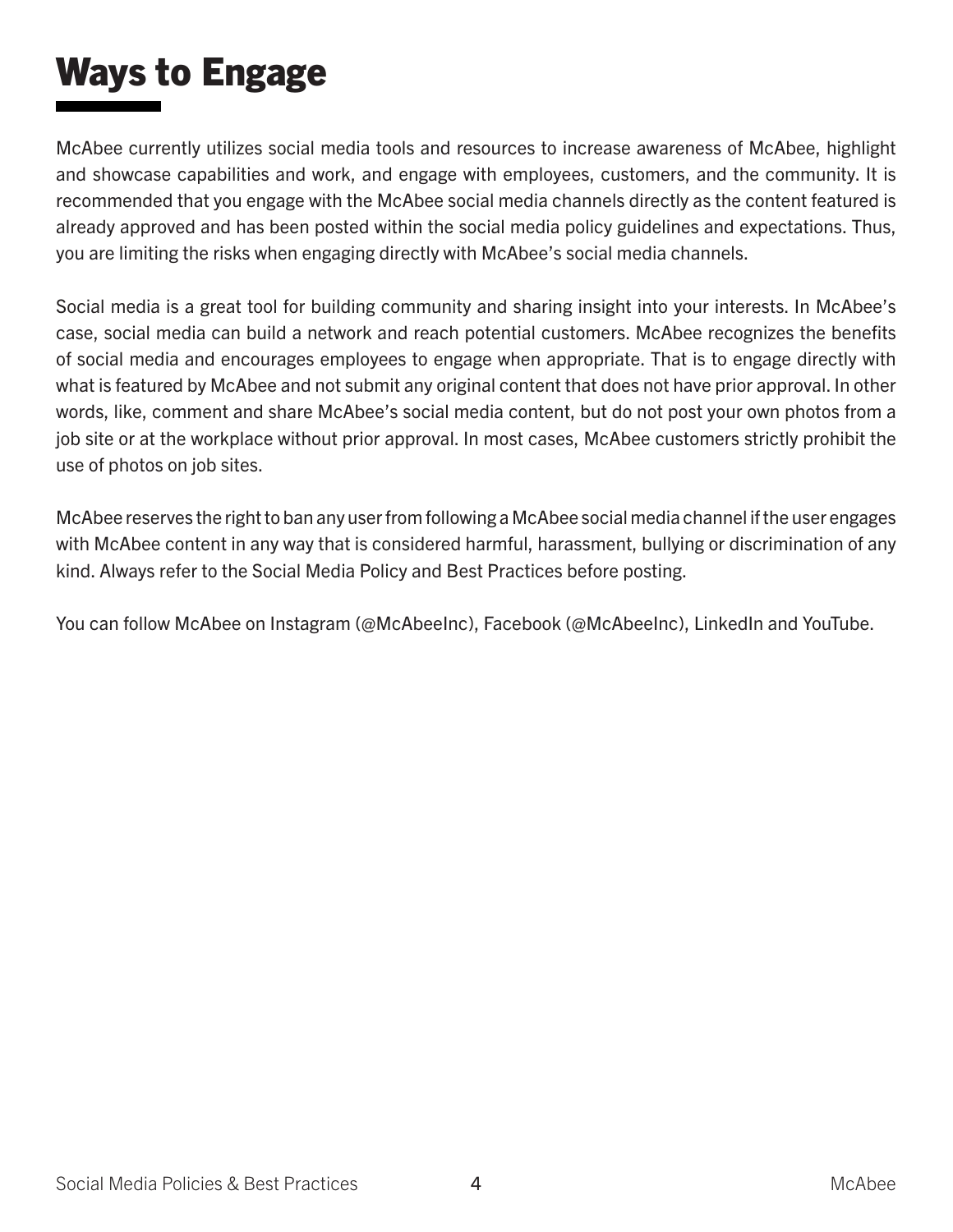## **Definitions**

- Engagement Any form of interaction with a social media post or personality, such as liking, commenting, sharing, etc.
- Social Media Channels The individual accounts or profiles established by a user within a social media platform.
- Social Media Platforms The platform that allows users to create, share and engage with a network of connections, friends or followers. I.e., Facebook and Instagram.